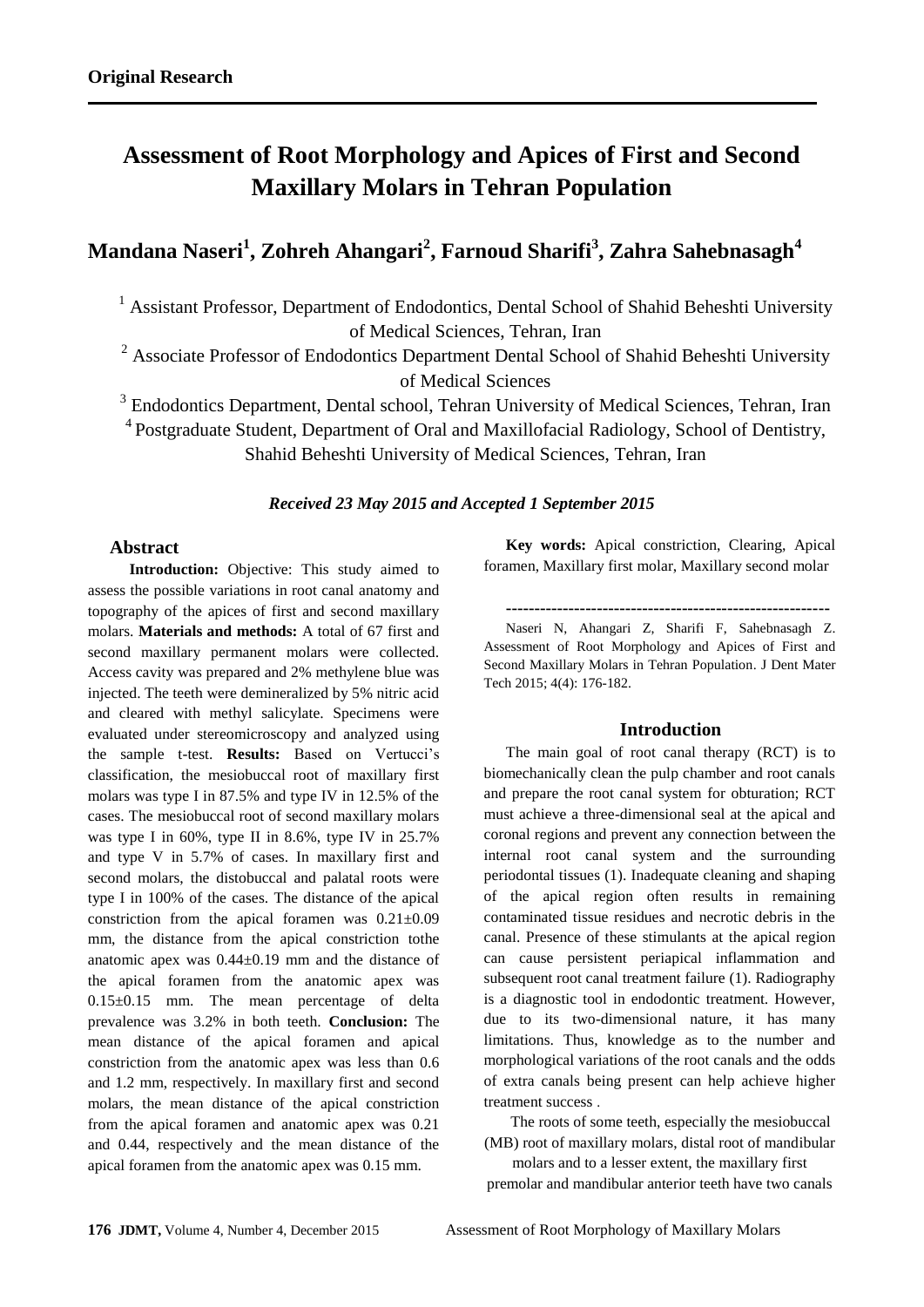(2-7). Vertucci classified root canals in 8 groups (Figure  $1)$   $(1, 8)$ 



To date, several studies have evaluated tooth apices. Multiple foramina, apical delta, apical isthmus and accessory canals have been frequently reported in the apical one-third of teeth. Such variations can complicate the process of cleaning and shaping of root canal systems (1). Apical delta is defined as the division of the main canal and presence of multiple apical foramina at the apical region (9).

In normal root canals, the most apical part of the canal narrows and forms the apical constriction (1). The canal then widens from this point on and is referred to as the main apical foramen (10). The main apical foramen does not usually correspond to the anatomic apex and is laterally deviated in such way that it is often located  $0.5$  to  $2$  mm coronal to the anatomic apex  $(1)$ .

In a study by Green et al, almost 50% of main foramina directly opened to the apex and the amount of deviation from the apex was reported to be up to 2mm (11). Kuttler et al, in their study on two age groups of 18-25 yrs. and 55 yrs. reported that in 32% and 20% of cases, apical foramina did not deviate from the anatomic apex, respectively. The mean distance of apical foramina from the anatomic apices was 495 microns in the first and 607 microns in the second age group (12, 13). This study aimed to assess the possible variations in root canal anatomy and topography of the apices of first and second maxillary molars.

#### **Materials and Methods**

This in-vitro study was conducted on 35 permanent maxillary first and 35 permanent maxillary second molars collected from several dental clinics in Tehran. The teeth were stored in glass jars containing 10% formalin. The majority of teeth had been extracted due to periodontal problems and the remaining had small carious lesions or simple coronal restorations. The teeth that met the inclusion criteria underwent scaling and polishing and the soft tissue and bone residues and the calculi were removed. The access cavity was prepared using a diamond fissure bur (D & Z, Diamant, Germany) and high-speed handpiece (Kavo, West, Germany). Canal orifices were detected using the tip of DG16 endodontic explorer (Hu-Friedy, Chicago, IL, USA). The teeth were marked at the mesiobuccal line angle using a hand piece in an area close to the root without manipulating the root end using 0-1 system. Next, the teeth were fixed and #8 K file (Kerr, SybronEndo, Germany) was inserted into the canals. The distance of the apical foramen from the anatomic apex and the amount and direction of deviation of the apical foramen from the anatomic apex mesiodistally and buccolingually were determined using a stereomicroscope (SZX ILLB200 Olympus Optical and LTD, Japan) under  $\times 12$  magnification and 0.01 mm readability. Specimens were immersed in 5.25% sodium hypochlorite solution (Golrang, Paakshou, Tehran, Iran) for 48h at room temperature (20°C) and then rinsed under running water for 4h .

In the next step, 2% methylene blue was injected via the access cavity into the canals using a 27 gauge insulin syringe (Supa, Tehran, Iran). Injection was done in two steps: while applying negative pressure at the apex using central suctioning system with an approximate pressure of 25 mmHg and then through the access cavity and without suctioning. Access cavity was then temporarily restored (Coltosol, Ariadent 37gr). The margins of the temporary restoration and tooth were coated with acrylic resin lacquer and the specimens were prepared for the process of decalcification and clearing.

For decalcification, the specimens were immersed in 5% nitric acid solution at room temperature for 3 days. The solution was stirred 3-4 times a day and refreshed daily. After 3 days, specimens were washed under running water for 4-6h. Dehydration was done using ethyl alcohol (Ararat, Tehran). Specimens were immersed in 80% ethyl alcohol for one day, 90% ethyl alcohol for an hour and 100% ethyl alcohol for another hour. Dehydrated teeth were cleared by immersion in methyl salicylate (Merck, Darmstadt, Germany) for 2h and evaluated and measured under stereomicroscopy at  $\times$ 12 magnification and 0.01 mm readability. The morphology of the apical foramen was evaluated and the distance of the apical constriction from the center of the apical foramen and distance of the apical constriction from the anatomic apex were measured.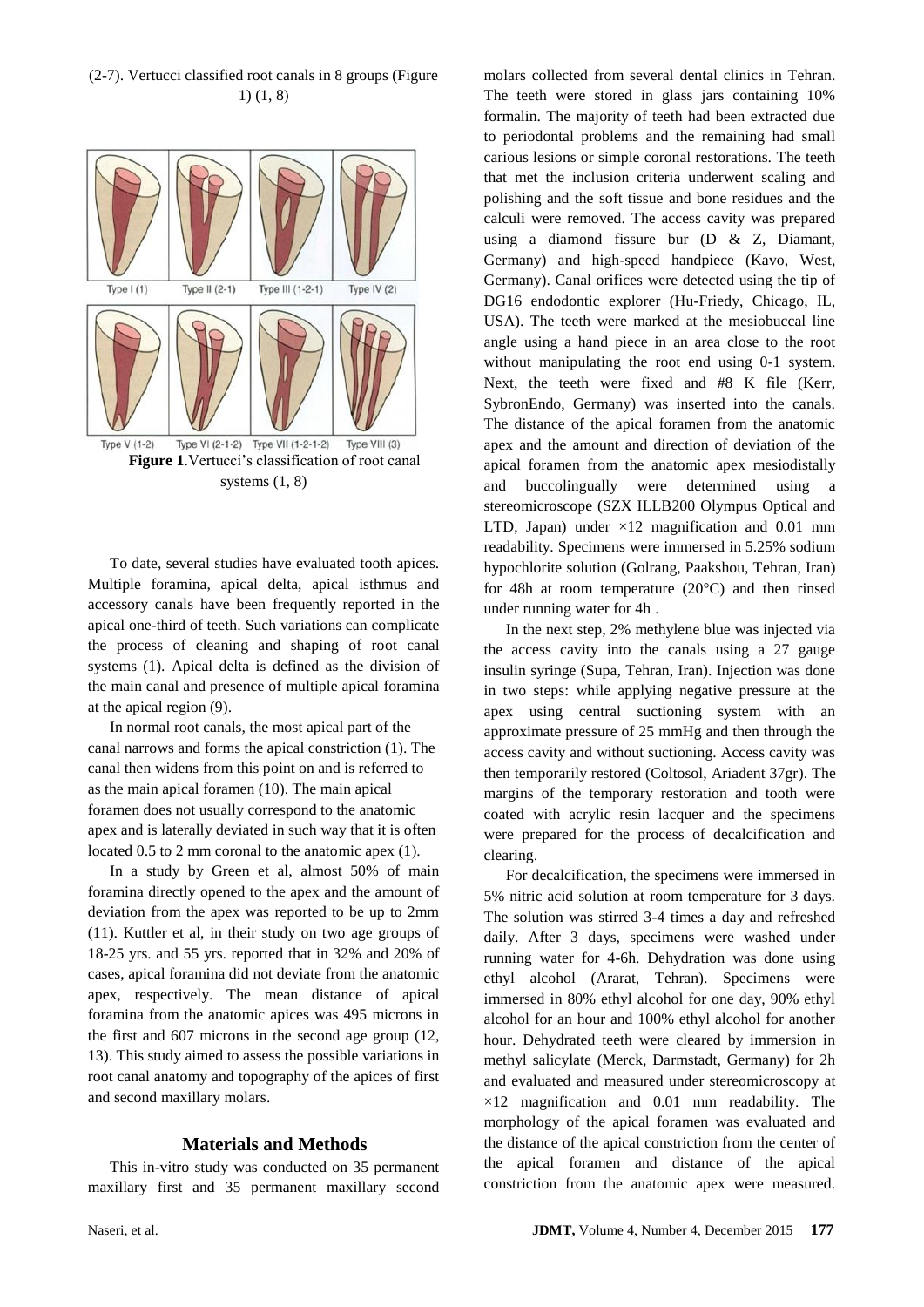Other morphological variations of the root canal system namely apical delta and type of canal according to Vertucci's classification were also determined. The results were analyzed using sample t-test (P<0.05 was considered statistically significant).

#### **Results**

All maxillary first and second molars evaluated in our study had three roots and no separate extra root was found. MB, DB and palatal canals were present in all first and second molars but the MB2 canal was only observed in 12.5% and 40% of first and second molars, respectively. In this study, according to Vertucci's classification, MB root canals in the maxillary first molar were type I and type IV in 87.5% and 12.5% of cases, respectively; and DB and P roots were type I in 100% of the cases. MB root in the maxillary second molar was type I in 60%, type II in 8.6%, type IV in 25.7% and type V in 5.7% of the cases (Figure 2). DB and P roots were type I in 100% of the cases (Table 1). The mean prevalence of apical delta (Figure 3) was 3.2% in the first and second maxillary molars.

Distance between apical foramen, apical constriction and anatomic apex in the canals of maxillary first and second molars is summarized in Table 2. In maxillary first molars, the distance from apical constriction to apical foramen was  $0.21 \pm 0.09$  mm, the distance from apical constriction to anatomic apex was 0.44± 0.19 mm and the distance from apical foramen to anatomic apex was 0.15±0.15mm.

Table 3 shows the prevalence (%) of deviation of apical foramina from the anatomic apex in the MB, DB and P canals of maxillary first and second molars (from the buccolingual and mesiodistal dimensions). The prevalence of non-deviated apical foramina from the mesiodistal and buccolingual dimensions in the MB1, MB2, DB and P canals of maxillary first molars was 15.6, 0, 3.1 and 25%, respectively. These values were 8.5, 14.2, 8.5 and 8.5 for the maxillary second molars, respectively**.**



**Figure 2**. Type II MB root of maxillary second molar based on Vertucci's classification at 12× magnification



**Figure 3**. Apical delta in the MB root of maxillary first molar at  $12\times$  magnification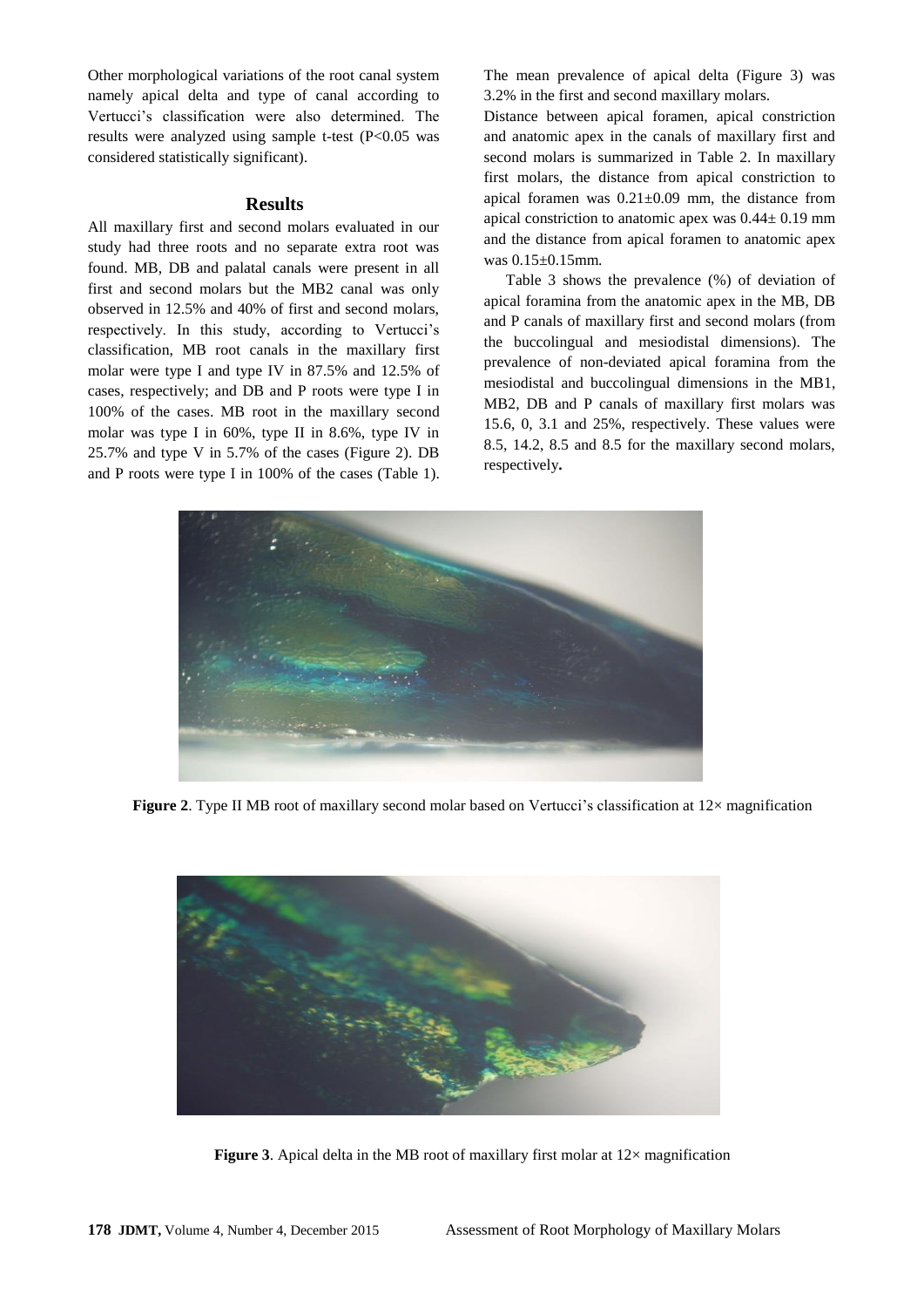**Table 1**. Prevalence of canal types based on Vertucci's classification and prevalence of apical delta in the maxillary first and second molars in MB, DB and P roots

|               |             | $\bf MB$ |              |           |             | DB              |                | $\mathbf P$     |  |
|---------------|-------------|----------|--------------|-----------|-------------|-----------------|----------------|-----------------|--|
| Root/<br>Type | First molar |          | Second molar |           | First molar | Second<br>molar | First<br>molar | Second<br>molar |  |
| Type I        | 87.5%       |          | 60%          |           | 100%        | 100%            | 100%           | 100%            |  |
| Type II       | 0%          |          | 8.6%         |           | 0%          | 0%              | 0%             | 0%              |  |
| Type IV       | 12.5%       |          | 25.7%        |           | 0%          | 0%              | 0%             | 0%              |  |
| Type V        | 0%          |          | 5.7%         |           | 0%          | 0%              | 0%             | 0%              |  |
| Delta         | MB1:3.1%    | MB2:0%   | MB1:5.7%     | MB2:14.3% | 3.1%        | 0%              | 6.2%           | 0%              |  |
| Total         | 32          |          | 35           |           | 32          | 35              | 32             | 35              |  |

**Table 2**. Distance between apical foramen (AF), apical constriction (AC) and anatomic apex (AA) in MB, DB and P roots of the maxillary first and second molars(mm)

|             | Distance from AC to AF |                 |               | Distance from AC to AA | Distance from AF to AA |               |  |
|-------------|------------------------|-----------------|---------------|------------------------|------------------------|---------------|--|
| Tooth/Canal | First molar            | Second<br>molar | First molar   | Second molar           | First molar            | Second molar  |  |
| MB1         | $0.25 + 0.13$          | $0.18 + 0.07$   | $0.45 + 0.16$ | $0.36 \pm 0.13$        | $0.15 + 0.12$          | $0.19 + 0.17$ |  |
| MB2         | $0.21 + 0.13$          | $0.20 + 0.10$   | $0.76 + 0.38$ | $0.69 + 0.33$          | $0.13 + 0.05$          | $0.30 + 0.29$ |  |
| DB          | $0.21 + 0.08$          | $0.19 + 0.06$   | $0.44 + 0.20$ | $0.36 + 0.12$          | $0.12+0.11$            | $0.10+0.10$   |  |
| P           | $0.23 + 0.08$          | $0.20 + 0.07$   | $0.24 + 0.12$ | $0.44 + 0.16$          | $0.13 + 0.97$          | $0.16+0.11$   |  |

**Table 3**. Prevalence of apical foramen deviation from the anatomic apex in the maxillary first and second molars from the buccolingual (BL) and mesiodistal (MD) dimensions.

|                                |                 | MB1          |              | MB2         |              | DB           |                 | P            |                 |
|--------------------------------|-----------------|--------------|--------------|-------------|--------------|--------------|-----------------|--------------|-----------------|
| Dimension                      | Deviation side  | First molar  | Second molar | First molar | Second molar | First molar  | Second<br>molar | First molar  | Second<br>molar |
| <b>BL</b><br>dimension         | D               | $31.2\%(10)$ | $37.1\%(13)$ | $25\%(1)$   | $28.6\%(4)$  | $31.2\%(10)$ | $25.7\%(9)$     | $34.4\%(11)$ | 25.7%(9)        |
|                                | M               | $25\%(8)$    | $34.3\%(12)$ | $25\%(1)$   | $42.9\%(6)$  | $21.9\%(7)$  | $40\%(14)$      | $6.2\%(2)$   | $45.7\%(16)$    |
|                                | No<br>deviation | $43.8\%(14)$ | $28.6\%(10)$ | $50\%(2)$   | $28.6\%(4)$  | $46.9\%(15)$ | $34.3\%(12)$    | 59.4% (19)   | $28.6\%(10)$    |
|                                | L               | $46.9\%(15)$ | $34.3\%(12)$ | 0%          | $36.7\%(5)$  | 53.1%(17)    | $31.4\%(11)$    | $37.5\%(12)$ | $34.3\%(12)$    |
| MD                             | B               | $15.6\%(5)$  | 25.7%(9)     | $25\%(1)$   | $21.4\%(3)$  | $21.9\%(7)$  | $20\%$ (7)      | 28.1%(9)     | 22.9%(8)        |
| dimension                      | No deviation    | $37.5\%(12)$ | $40\% (14)$  | 75%(3)      | $42.9\%(6)$  | $25\%(8)$    | 48.6%(17)       | $34.4\%(11)$ | 42.9% (15)      |
| Both BL<br>and MD<br>dimension | No deviation    | 15.6%        | 8.5%         | 0%          | 14.2%        | 3.1%         | 8.5%            | 25%          | 8.5%            |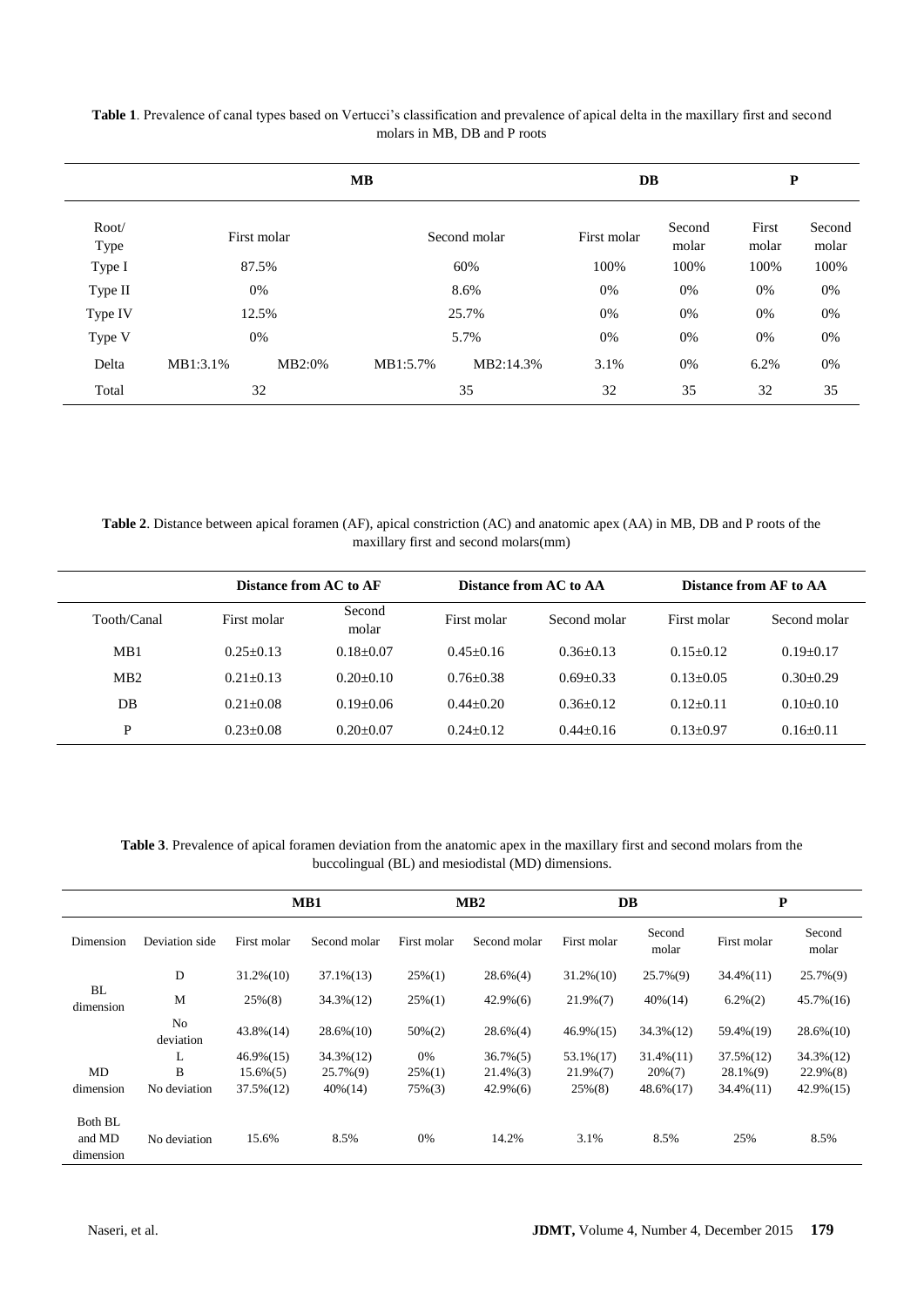#### **Discussion**

Successful RCT requires knowledge of tooth anatomy and root canal morphology. Although the external morphology and internal anatomy of teeth seem to be the same in different individuals, the fact is, numerous variations have been reported in number and morphology of root canals in permanent teeth  $(1, 14)$ .

Laboratory techniques designed for the study of root canals and apex include injection of methylene blue (15), injection of India ink (16-21), injection of China ink (14), hematoxylin staining (22), metal or plastic casting, in-vitro endodontic access along with the use of radiography and instruments (23, 24) or use of instruments alone (25, 26), injection of radiopaque gel and radiography (27), in-vitro root canal treatment (28), in-vitro radiography (29, 30), macroscopic evaluation by naked eye, evaluation of pulp chamber floor with electron microscopy (31) and preparation and sectioning (31, 32, 33). Clearing technique by decalcification is among the laboratory techniques also used for this purpose by Vertucci (22) and others (17, 18, 20, 21, 26). The clearing technique provides a 3D model of the root canal anatomy without destruction of tooth structure and is as accurate as CBCT and spiral computed tomography  $(34)$ 

In our study, MB canals of maxillary first molars were type I in 87.5% and type IV in 12.5% of cases according to Vertucci's classification. But, DB and P roots had type I anatomy in 100% of cases. MB root canals of maxillary second molars were type I in 60%, type II in 8.6%, type IV in 25.7% and type V in 5.7% of cases. DB and P root canals had type I anatomy in 100% of the cases. Prevalence of two canals in MB root of maxillary first and second molars was 12.5% and 40%, respectively (Table 1)

In our study, in maxillary first and second molars the distance from apical foramen to the anatomic apex was always less than 0.6 mm and the distance from the apical constriction to anatomic apex was always less than 1.2 mm. The mean distance from the apical constriction to the anatomic apex was 0.44 mm, the mean distance from the apical foramen to the anatomic apex was 0.15 mm .the mean distance from the apical constriction to the apical foramen was 0.21mm. However, in studies by Kuttler and others (12, 13), this distance was reported to be in the range of 0.5-1 mm. This difference may be attributed to the different understudy teeth, age, sex and race of patients or study design and methodology.

In our study, the prevalence of apical foramen without deviation from the anatomic apex in MB1, MB2, DB and P canals of maxillary first molars was 15.62%, 0%, 3.1% and 25%, respectively. This value for the maxillary second molar was 14.2% for MB2 and 8.5% for other canals. Only the results reported for the

MB root of the maxillary second molar in Vertucci's study (22) were in agreement with our values (Table 3).

In our study, the mean prevalence of delta in the maxillary first and second molars was 3.2%. The results of Vertucci's study for the maxillary first molars were similar to ours. However, the results regarding maxillary second molars were largely different from ours .

#### **Conclusion**

In the maxillary molars, the distance from the apical foramen to the anatomic apex, apical constriction to anatomic apex and apical constriction to apical foramen was found to be equal or less than 0.6, 1.2 and 0.4 mm, respectively. Anatomical variations observed in maxillary molar roots in our study emphasize the importance of cognizance of all the canals and their anatomic variations.

#### **Acknowledgment**

We would like to thank all people who participated in this article.

Conflict of interest: The authors have no conflict of interest.

#### **References**

- 1. Vertucci FJ, JE. H. Tooth morphology and access cavity preparation. In: Cohen S, KM. H, editors. Pathways of the pulp. 10th ed. St. Louis: The C.V. Mosby Co; 2011.
- 2. Barbizam JV, Ribeiro RG, Tanomaru Filho M. Unusual anatomy of permanent maxillary mlars. J Endod 2004;30:668-71.
- 3. Fogel HM, Peikoff MD, Christie WH. Canal configuration in the mesiobuccal root of the maxillary first molar: A clinical study. J Endod. 1994;20(3):135-7.
- 4. Neaverth EJ, Kotler LM, Kaltenbach RF. Clinical investigation (in vivo) of endodontically treated maxillary first molars. J Endod 1987;13:506-12.
- 5. Okamura T. Anatomy of the root canals. J Am Dent Assoc 1927(14):632-6.
- 6. Pineda F, Kuttler Y. Mesiobuccal and buccolingual roentgenographic investigation of 7275 root canals. Oral Surg Oral Med Oral Pathol 1972;33:101-10.
- 7. Sempira HN, Hartwell GR. Frequency of Second Mesiobuccal Canals in Maxillary Molars as Determined by Use of an Operating Microscope: A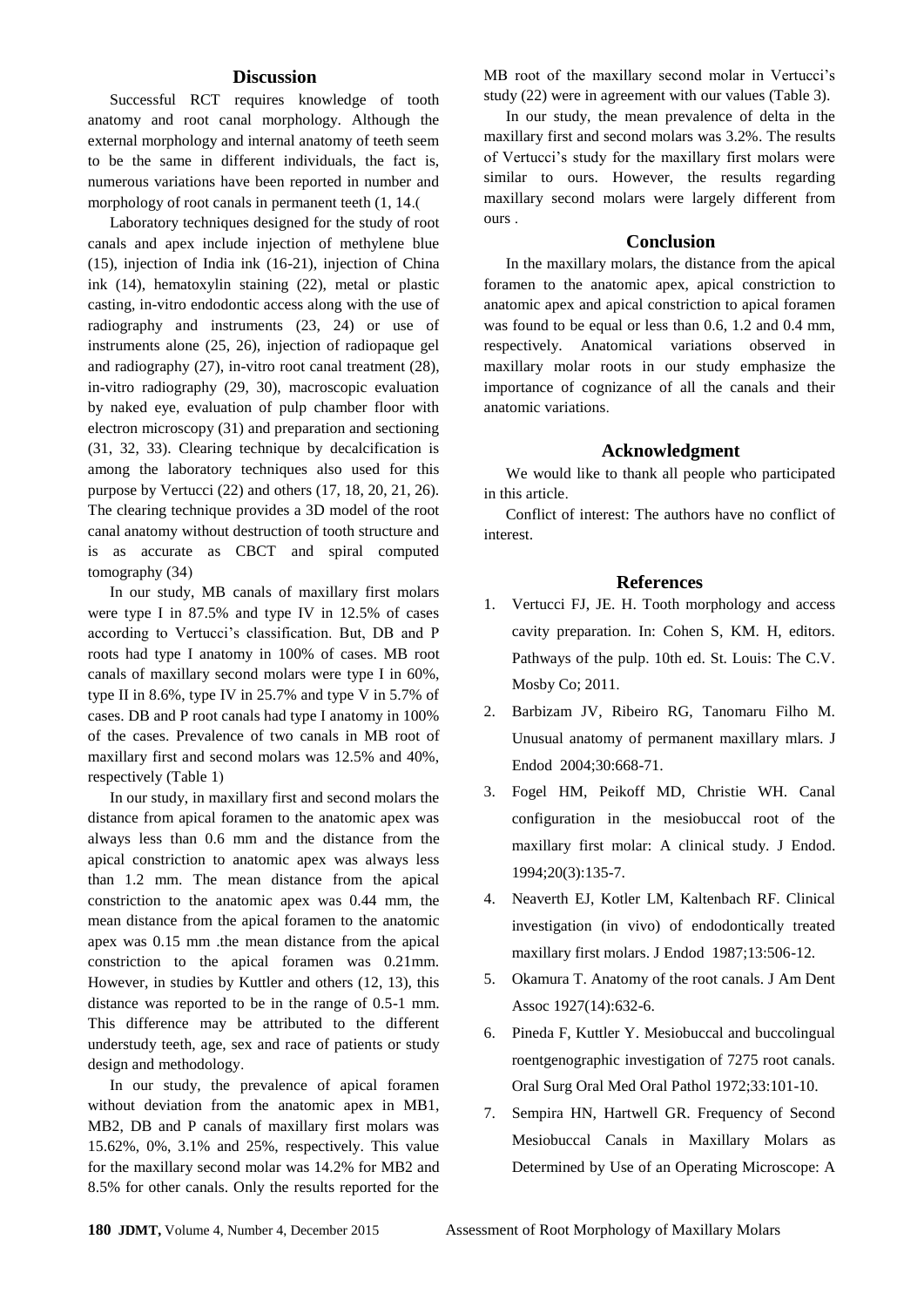Clinical Study. Journal of endodontics 2000; 26(11):673-4.

- 8. Cleghorn BM, Goodacre CJ, Christie WH. Morphology of teeth and their root canal system. In: Ingle JI, Bakland LK, Baumgartner JC, editors. Ingle's endodontics. 6th ed. Lewiston, NY: Bc Decker Inc; 2008. p. 154.
- 9. Berkovitz BK, Holland GR, MoxhamHardcover BJ, editors. Color Atlas and Textbook of Oral Anatomy, Histology, and Embryology. 2nd ed.C.V. Mosby Co; 1992; 328.
- 10. Peters OA, Koka RS. Preparation of coronal and radicular spaces. In: Ingle JI, Bakland LK, Baumgartner JC, editors. Ingle's endodontics. 6th ed. Lewiston, NY: Bc Decker Inc; 2008. p. 923.
- 11. Green D. Stereomicroscopic study of 700 root apices of maxillary and mandibular posterior teeth. Oral Surg Oral Med Oral Pathol 1960; 13:728-33.
- 12. Kuttler Y. Microscopic investigation of root apexes. 1955. J Indiana Dent Assoc 2010; 89(1):20- 8.
- 13. Kuttler Y. Microscopic investigation of root apexes. JAm Dent Assoc 1955; 50(5):544-52.
- 14. 14.Yang ZP, Yang SF, Lee G. The root and root canal anatomy of maxillary molars in a Chinese population. Endod Dent Traumatol 1988;4(5):215- 8.
- 15. Tamse A, Katz A, Kablan F. Comparison of apical leakage shown by four different dyes with two evaluating methods. Int Endod J 1998; 31(5):333-7.
- 16. Al Shalabi RM, Omer OE, Glennon J, Fennings M, Claffey NM. Root canal anatomy of maxillary first and second permanent molars. Int Endod J 2000; 33:405-14.
- 17. Caliskan MK, Pehlivan Y, Sepetcioglu F, Turkun M, Tuncer SS. Root canal morphology of human permanent teeth in a Turkish population. J Endod 1995; 21:200-4.
- 18. Sert S, Bayirli GS. Evaluation of the root canal configurations of the mandibular and maxillary

permanent teeth by gender in the Turkish population. J Endod 2004 Jun;30:391-8.

- 19. Alavi AM, Opasanon A, Ng YL, Gulabivala K. Root and canal morphology of Thai maxillary molars. Int Endod J 2002; 35(5):478-85.
- 20. Pecora JD, Woelfel FB, Sousa Neto MD, Issa EP. Morphologic study of the maxillary molars. Part II: Internal anatomy. Braz Dent J 1992;3:53-7.
- 21. Imura N, Hata GI, Toda T, Otani SM, Fagundes MI. Two canals in mesiobuccal roots of maxillary molars. Int Endod J 1998 31; 410-14.
- 22. Vertucci FJ. Root canal anatomy of the human permanent teeth. Oral Surg Oral Med Oral Pathol 1984; 58:589-99.
- 23. Kulid JC, Peters DD. Incidence and configuration of canal systems in the mesiobuccal root of maxillary first and second molars. J Endod. 1990;16:311-17.
- 24. Weine FS, Hayami S, Hata G, Toda T. Canal configuration of the mesiobuccal root of the maxillary first molar of a Japanese sub-population. Int Endod J 1999;32(2):79-87.
- 25. Yoshioka T, Kikuchi I, Fukumoto Y, Kobayashi C, Suda H. Detection of the second mesiobuccal canal in mesiobuccal roots of maxillary molar teeth ex vivo. Int Endod J 2005;38:124-8.
- 26. Acosta Vigouroux SA ,Trugeda Bosaans SA. Anatomy of the pulp chamber floor of the permanent maxillary first molar. J Endod 1978;4(7):214-9.
- 27. Thomas RP, Moule AJ, Bryant R. Root canal morphology of maxillary permanent first molar teeth at various ages. Int Endod J 1993; 26(5):257- 67.
- 28. Nosonowitz DM, Brenner MR. The major canals of the mesiobuccal root of the maxillary 1st and 2nd molars. N Y J Dent 1973; 43(1):12-5.
- 29. Pineda F. Roentgenographic investigation of the mesiobuccal root of the maxillary first molar. Oral Surg Oral Med Oral Pathol 1973; 36:253-60.